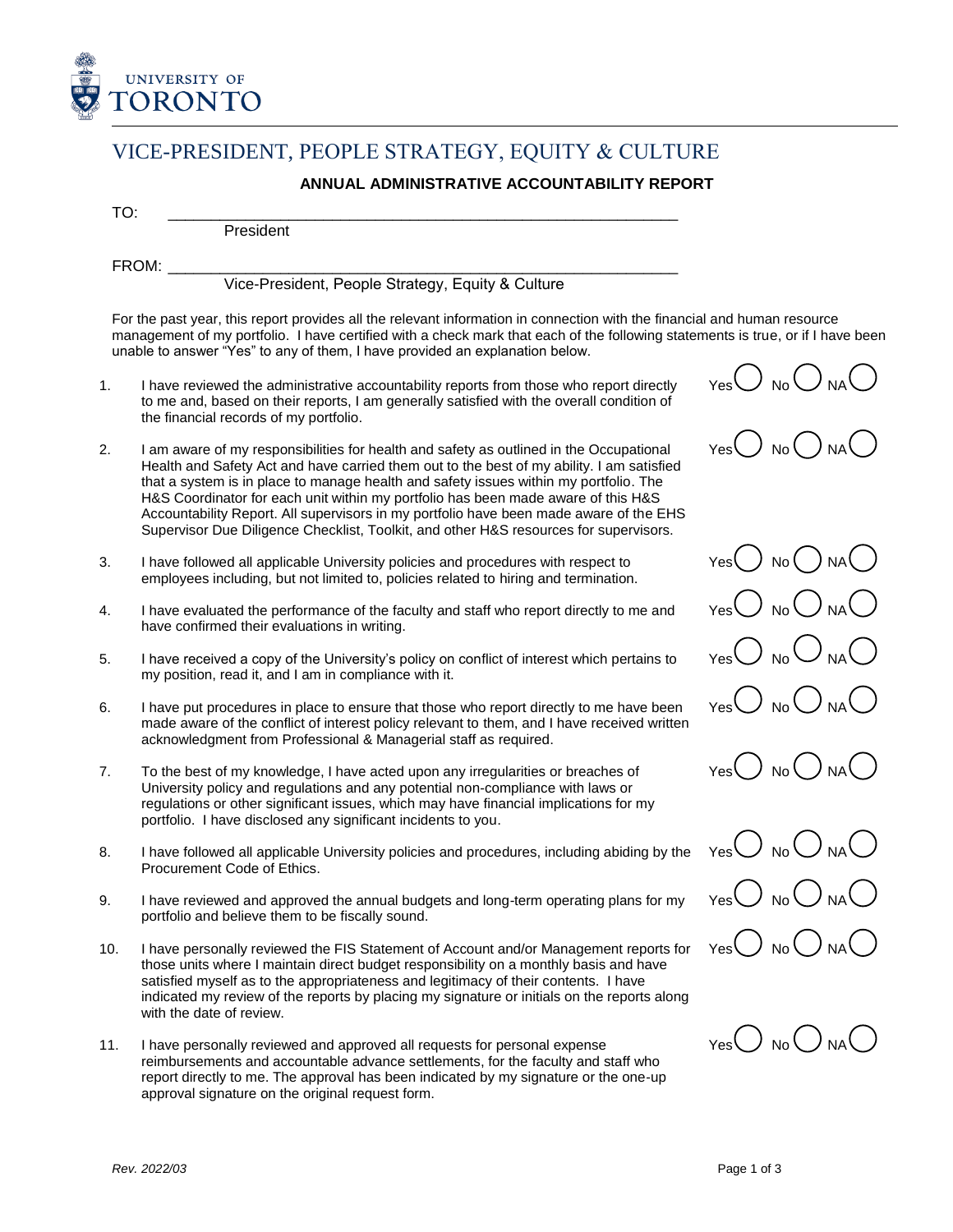- 12. If I have delegated my authority to others, I have done so within the parameters of the Delegation of Authority guidelines and I have documented it in writing and retained the documentation in my files.
- Yes  $\cup$  No  $\cup$  NA

Yes  $\bigcup$  No  $\bigcup$  NA

13. If I hold a University research grant or contract, I am in compliance with the questions on the Principal Investigator Annual Administrative Accountability Report.

**\*\* Links to key policies and procedures are located on the following pages \*\***

\_\_\_\_\_\_\_\_\_\_\_\_\_\_\_\_\_\_\_\_\_\_\_\_\_\_\_\_\_\_\_\_\_\_\_\_\_\_\_\_\_\_\_\_\_\_\_\_\_\_\_\_\_\_\_\_\_\_\_\_\_\_\_\_\_\_\_\_\_\_\_\_\_\_\_\_\_\_\_\_\_\_\_\_\_\_\_\_\_\_\_\_\_\_\_\_\_\_\_\_\_

\_\_\_\_\_\_\_\_\_\_\_\_\_\_\_\_\_\_\_\_\_\_\_\_\_\_\_\_\_\_\_\_\_\_\_\_\_\_\_\_\_\_\_\_\_\_\_\_\_\_\_\_\_\_\_\_\_\_\_\_\_\_\_\_\_\_\_\_\_\_\_\_\_\_\_\_\_\_\_\_\_\_\_\_\_\_\_\_\_\_\_\_\_\_\_\_\_\_\_\_\_

\_\_\_\_\_\_\_\_\_\_\_\_\_\_\_\_\_\_\_\_\_\_\_\_\_\_\_\_\_\_\_\_\_\_\_\_\_\_\_\_\_\_\_\_\_\_\_\_\_\_\_\_\_\_\_\_\_\_\_\_\_\_\_\_\_\_\_\_\_\_\_\_\_\_\_\_\_\_\_\_\_\_\_\_\_\_\_\_\_\_\_\_\_\_\_\_\_\_\_\_\_

Comments (if additional space is required, please attach additional pages):

 $\overline{\phantom{a}}$  , and the contribution of the contribution of the contribution of the contribution of the contribution of the contribution of the contribution of the contribution of the contribution of the contribution of the Signature of Vice-President, People Strategy, Equity & Culture Date

## **ANNUAL ADMINISTRATIVE ACCOUNTABILITY REPORTS LINKS TO KEY POLICIES AND PROCEDURES**

| 1. | <b>GENERAL</b>                                                                                                                                | Policies and Procedures - Governing Council:                                                 |
|----|-----------------------------------------------------------------------------------------------------------------------------------------------|----------------------------------------------------------------------------------------------|
|    |                                                                                                                                               | https://governingcouncil.utoronto.ca/secretariat/policies                                    |
|    |                                                                                                                                               |                                                                                              |
| 2. | <b>FINANCIAL</b>                                                                                                                              | Guide to Financial Management (GTFM):                                                        |
|    |                                                                                                                                               | https://finance.utoronto.ca/policies/gtfm/                                                   |
|    |                                                                                                                                               |                                                                                              |
|    |                                                                                                                                               | Travel and Other Reimbursable Expenses Policy:                                               |
|    |                                                                                                                                               | https://finance.utoronto.ca/policies/gtfm/travel-and-other-reimbursable-                     |
|    |                                                                                                                                               | expenses/travel-and-other-reimbursable-expenses-policies-and-guidelines/                     |
|    |                                                                                                                                               |                                                                                              |
|    |                                                                                                                                               | <b>FIS Management Reports</b>                                                                |
|    |                                                                                                                                               | https://finance.utoronto.ca/fast/support-documentation/funds-                                |
|    |                                                                                                                                               | management/reporting/management-reporting/                                                   |
|    |                                                                                                                                               |                                                                                              |
|    |                                                                                                                                               | Delegation of Authority                                                                      |
|    |                                                                                                                                               | https://finance.utoronto.ca/policies/gtfm/financial-management/objective-and-                |
|    |                                                                                                                                               | responsibilities/delegation-of-authority/                                                    |
|    |                                                                                                                                               |                                                                                              |
| 3. | <b>PROCUREMENT</b>                                                                                                                            |                                                                                              |
|    |                                                                                                                                               |                                                                                              |
|    |                                                                                                                                               |                                                                                              |
|    | Procurement Policy / BPS Procurement Directive:<br>https://governingcouncil.utoronto.ca/secretariat/policies/procurement-policy-april-28-2020 |                                                                                              |
|    |                                                                                                                                               |                                                                                              |
|    | Procurement Services - University of Toronto Procurement Policy:                                                                              |                                                                                              |
|    | https://www.procurement.utoronto.ca/about-procurement/uoft-procurement-policy                                                                 |                                                                                              |
|    |                                                                                                                                               |                                                                                              |
|    | <b>Procurement Services:</b>                                                                                                                  |                                                                                              |
|    | https://www.procurement.utoronto.ca/                                                                                                          |                                                                                              |
|    |                                                                                                                                               |                                                                                              |
| 4. | <b>THE DIVISION OF</b>                                                                                                                        | Employment policies, including policies for administrative non-unionized staff, policies for |
|    | PEOPLE STRATEGY,                                                                                                                              | faculty and librarians and policies for research associates:                                 |
|    | <b>EQUITY &amp; CULTURE</b>                                                                                                                   | https://people.utoronto.ca/policies/                                                         |
|    |                                                                                                                                               |                                                                                              |
|    |                                                                                                                                               |                                                                                              |
|    |                                                                                                                                               |                                                                                              |
|    |                                                                                                                                               | For all other documentation, refer to The Division of People Strategy, Equity & Culture:     |
|    |                                                                                                                                               | https://people.utoronto.ca/                                                                  |